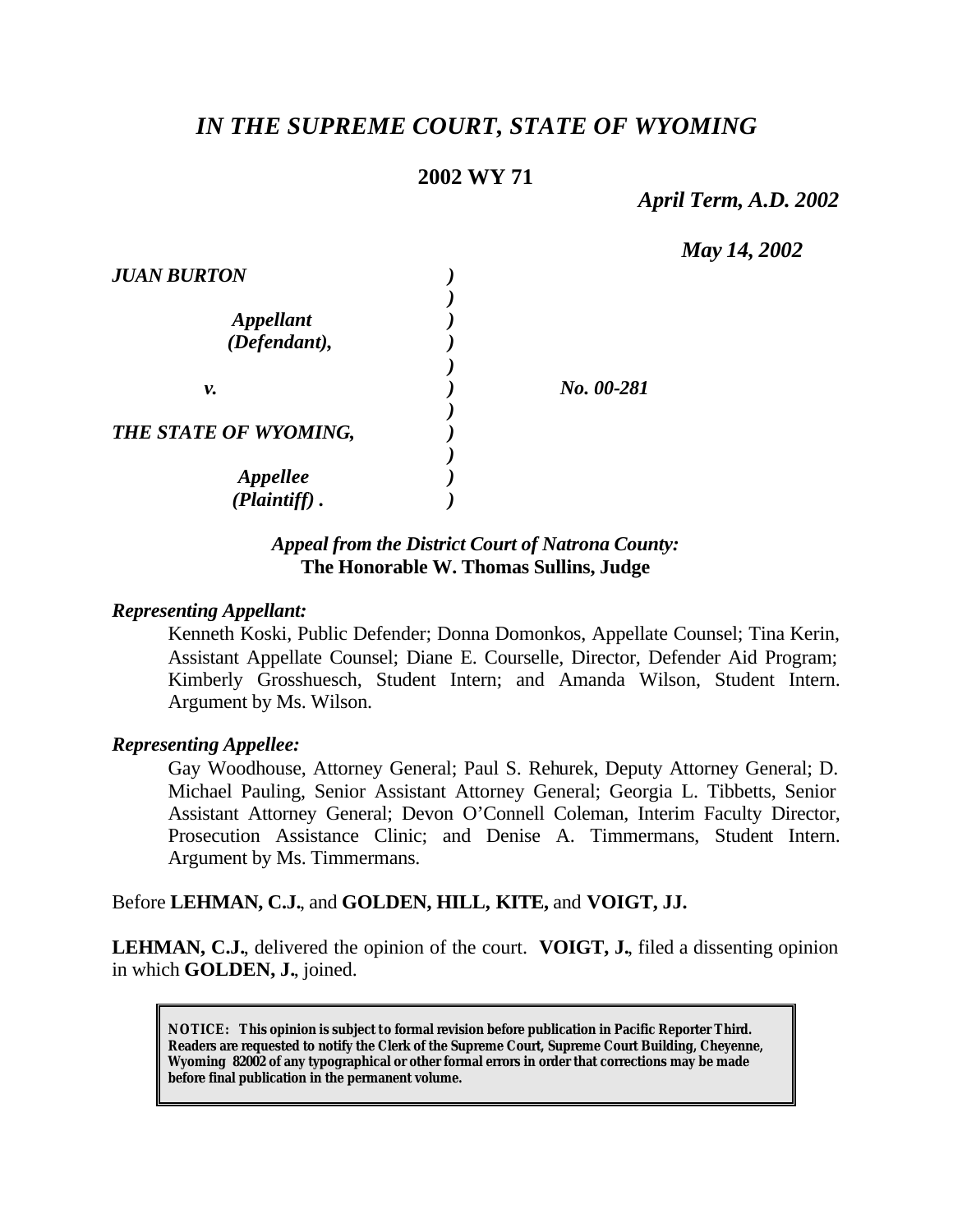#### **LEHMAN, Chief Justice.**

[¶1] Appellant Juan Burton appeals from his conviction for taking indecent liberties with a child, in violation of Wyo. Stat. Ann. § 14-3-105 (LexisNexis 2001). He claims that he is entitled to have his conviction reversed because the prosecutor engaged in misconduct in his closing argument and elicited improper opinion testimony from a detective who investigated the case. In addition, Burton claims that the trial court erred by allowing the State to amend the information just prior to the trial to change the date of the charged offenses.

[¶2] We affirm.

#### *ISSUES*

[¶3] Burton presents the following issues on appeal:

I. Did plain error occur when the trial court allowed the prosecutor's closing arguments to prey upon jury passion and prejudice, mislead the jury as to the facts and the law, introduce issues outside of the charges, use bad character evidence, attack defense counsel's trial strategy, and vouch for the witnesses' credibility; the trial court also abused its discretion when it denied Mr. Burton's motion for a new trial in spite of the highly prejudicial prosecutorial comments made in closing argument?

II. Did the trial court err when it permitted the prosecution to elicit opinions from the State's witness about the credibility of another witness?

III. Did the [trial] court abuse its discretion by allowing an untimely amendment of the information to change the date of the charged crime, which resulted in prejudice to Mr. Burton?

## *FACTS*

[¶4] Eighteen-year-old Kara Jess moved to Casper during the summer of 1998. She initially lived with a friend but moved out of their shared apartment after a disagreement and began living in her car. Jess met Burton and moved into his apartment. Burton was thirtysix years old at the time. Shortly thereafter, Jess became acquainted with the victim, who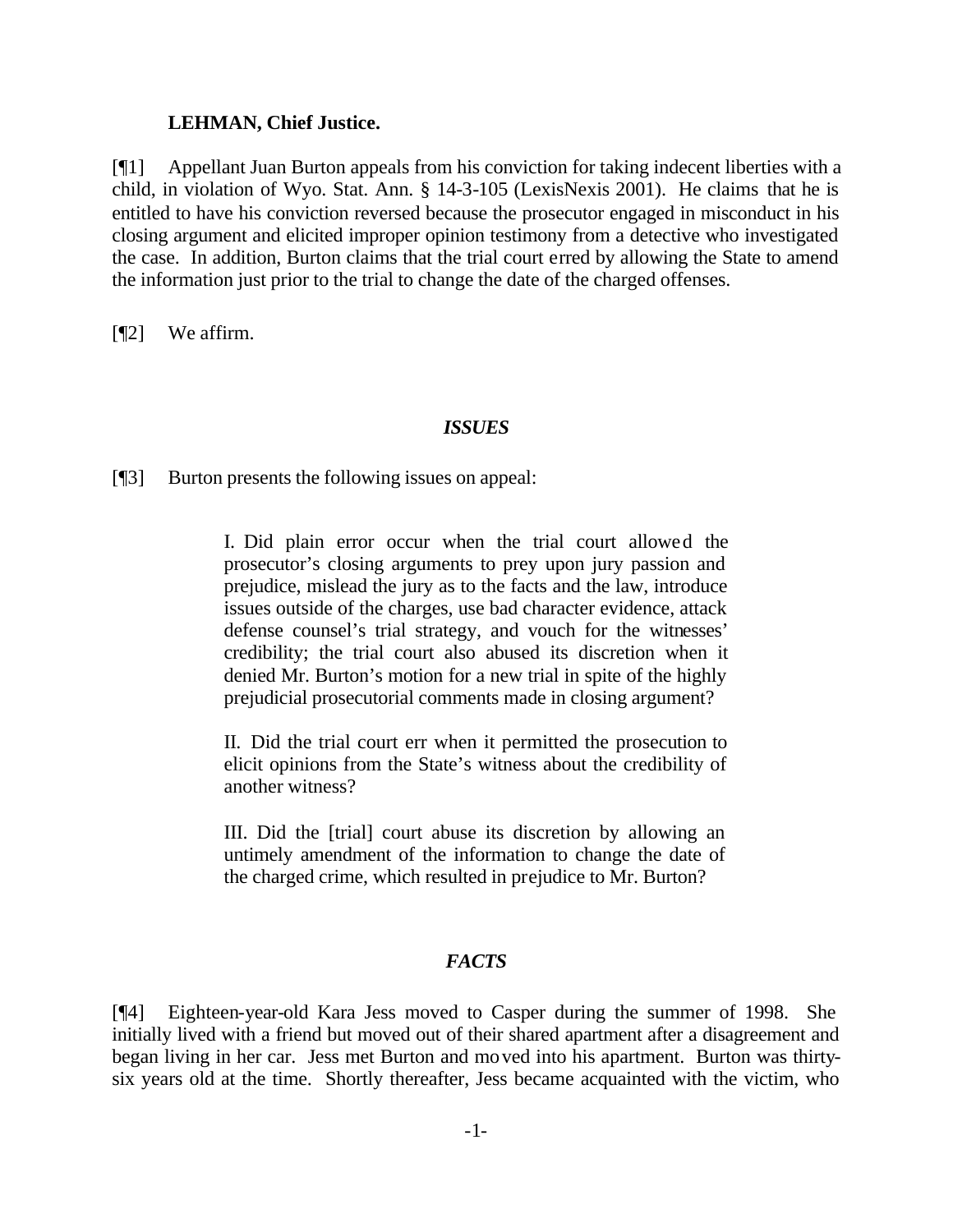was a sixteen-year-old female high school student. Jess introduced the victim to Burton.

[¶5] On August 28, 1998, Jess picked the victim up at school, and they went to Burton's apartment. Burton, Jess, and the victim listened to music and used illegal drugs. Later in the day, Jess and the victim went to Lucas Edwards' apartment, which was located in the same apartment complex. Jess, Edwards, and the victim spent the evening drinking alcoholic beverages, listening to music, and watching movies. The victim eventually passed out on a blow-up couch in Edwards' living room. She later moved to a nearby bed to sleep.

[¶6] According to the victim, Burton came to Edward's apartment and told her that she could sleep at his apartment. The victim went to Burton's apartment, alone, and lay down to sleep on the floor in a large closet, which was where Burton usually slept. The victim testified that, sometime during the night, Burton returned to the apartment and lay down beside her in the closet. She awoke later to find Burton's hand on her stomach. The victim told Burton to leave and went back to sleep. Throughout the night, the victim floated in and out of consciousness. Each time she awoke, she found Burton making increasingly more invasive sexual contact with her. The victim resisted by telling Burton that she was not interested in his advances, rolling away from him, and pushing his hand away. According to her testimony, he eventually engaged in sexual intercourse with her.

[¶7] The next morning, the victim returned to Edward's apartment and spoke to Jess and Edwards. She told them that Burton "was trying to do stuff with her" and that she thought that she had been raped. Edwards testified that he confronted Burton about the victim's claim and Burton denied that he had raped her, but admitted that he had touched her genitals.

[¶8] A few weeks later, the victim and her mother had an argument about the victim's rebellious behavior. During that argument, the victim's mother asked her why she was behaving badly and the victim told her mother that she had been raped. Her mother called the police and reported the incident.

[¶9] Burton was charged with first degree sexual assault and taking indecent liberties with a child. Burton pled not guilty, and the trial court held a jury trial in September of 1999. At the conclusion of the trial, the jury returned a verdict finding Burton not guilty of first-degree sexual assault and guilty of taking indecent liberties with a child. Burton filed a motion for judgment of acquittal and a motion for a new trial. He claimed, in his motion for a new trial, that he had not received a fair trial because certain comments made by the prosecutor during his closing argument were improper and prejudicial. The trial court denied Burton's motions and, subsequently, entered a judgment and sentence against him. Burton appealed to the Wyoming Supreme Court. Additional facts relevant to specific issues will be set forth in our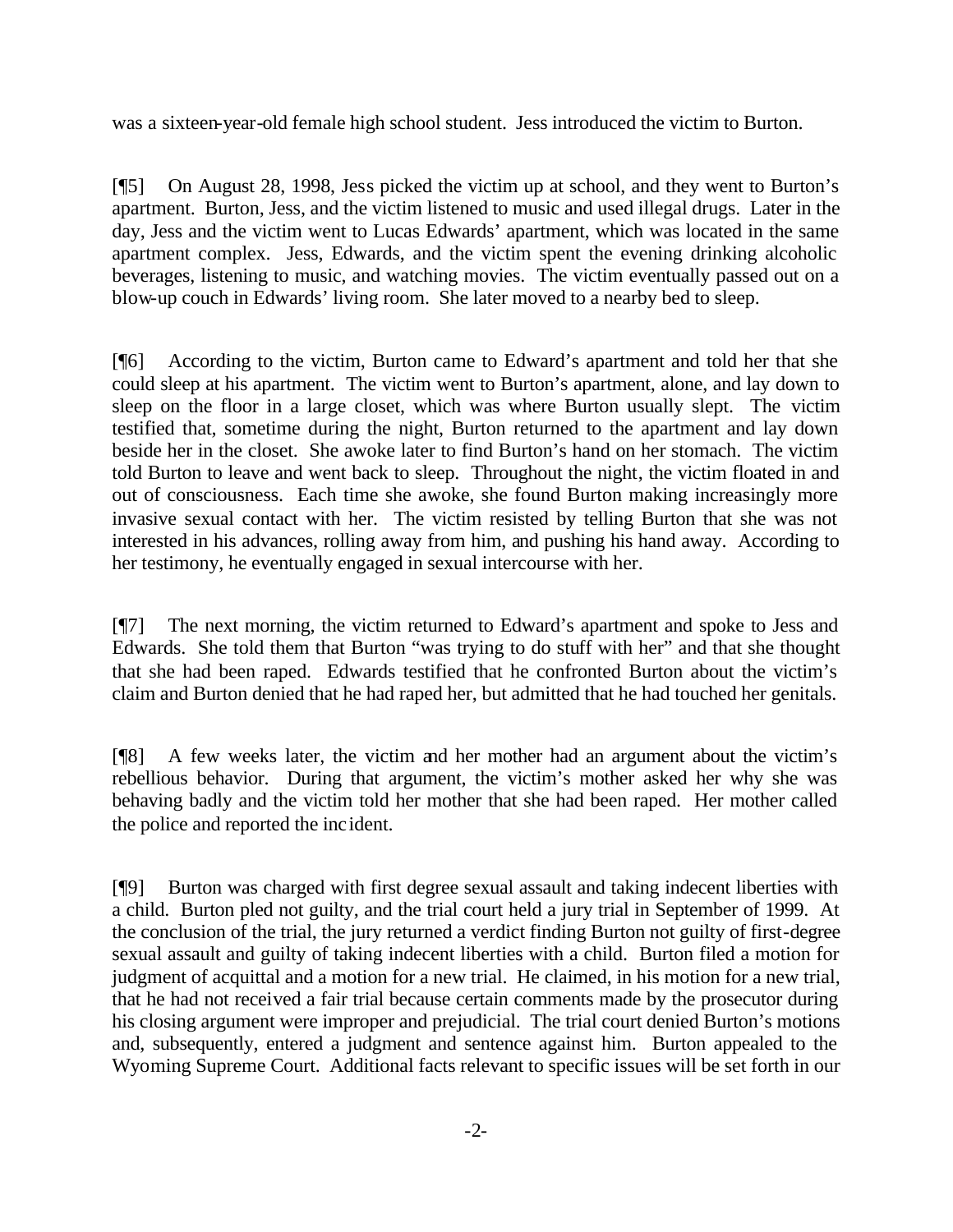discussion of those issues.

## *DISCUSSION*

## *A. Prosecutorial Misconduct in Closing Argument*

[¶10] Burton contends that the trial court erred by allowing the prosecutor to make various improper comments during his closing argument. The State insists that the prosecutor's comments were appropriate and that, in any event, Burton was not prejudiced by the remarks.

## *1. Standard of Review*

[¶11] In reviewing a claim of prosecutorial misconduct in closing argument, the court looks at the entire record to determine whether the defendant's case was so prejudiced by the improper comments as to result in the denial of a fair trial. *Capshaw v. State,* 10 P.3d 560, 567 (Wyo. 2000); *Metzger v. State,* 4 P.3d 901, 910 (Wyo. 2000). The challenged comments are judged in the context of the prosecutor's entire argument, considering the context of the statements and comparing them with the evidence produced at the trial. *Helm v. State,* 1 P.3d 635, 639 (Wyo. 2000).

[¶12] Appellant objected to the first statement addressed herein, and the trial court sustained his objection. Appellant also renewed his objection after the trial by filing a motion for a new trial. When an objection is launched to a statement made in closing argument, we defer to the trial court's ruling in the absence of a clear or patent abuse of discretion. *Gayler v. State,* 957 P.2d 855, 860 (Wyo. 1998). Even then, reversal is not warranted unless a reasonable probability exists, absent the error, that the appellant may have enjoyed a more favorable verdict. *Gayler,* at 860. *See also Metzger,* 4 P.3d at 910. Similarly, the Wyoming Supreme Court reviews a trial court's decision to deny a motion for a new trial by applying the abuse of discretion standard. *Marquez v. State,* 12 P.3d 711, 718 (Wyo. 2000).

[¶13] Burton did not object to the remainder of the challenged statements at trial; consequently, we review his claims by applying the plain error standard. *Lane v. State,* 12 P.3d 1057, 1064 (Wyo. 2000). To demonstrate plain error, Burton "must show that the record clearly shows an error that transgressed a clear and unequivocal rule of law which adversely affected a substantial right." *Taylor v. State,* 2001 WY 13, ¶16, 17 P.3d 715, ¶16 (Wyo. 2001). Reversal of a conviction on the basis of prosecutorial misconduct, which was not challenged in the trial court, is appropriate only when there is "a substantial risk of a miscarriage of justice." *Capshaw,* 10 P.3d at 567 (quoting *Dice v. State,* 825 P.2d 379, 384 (Wyo. 1992)).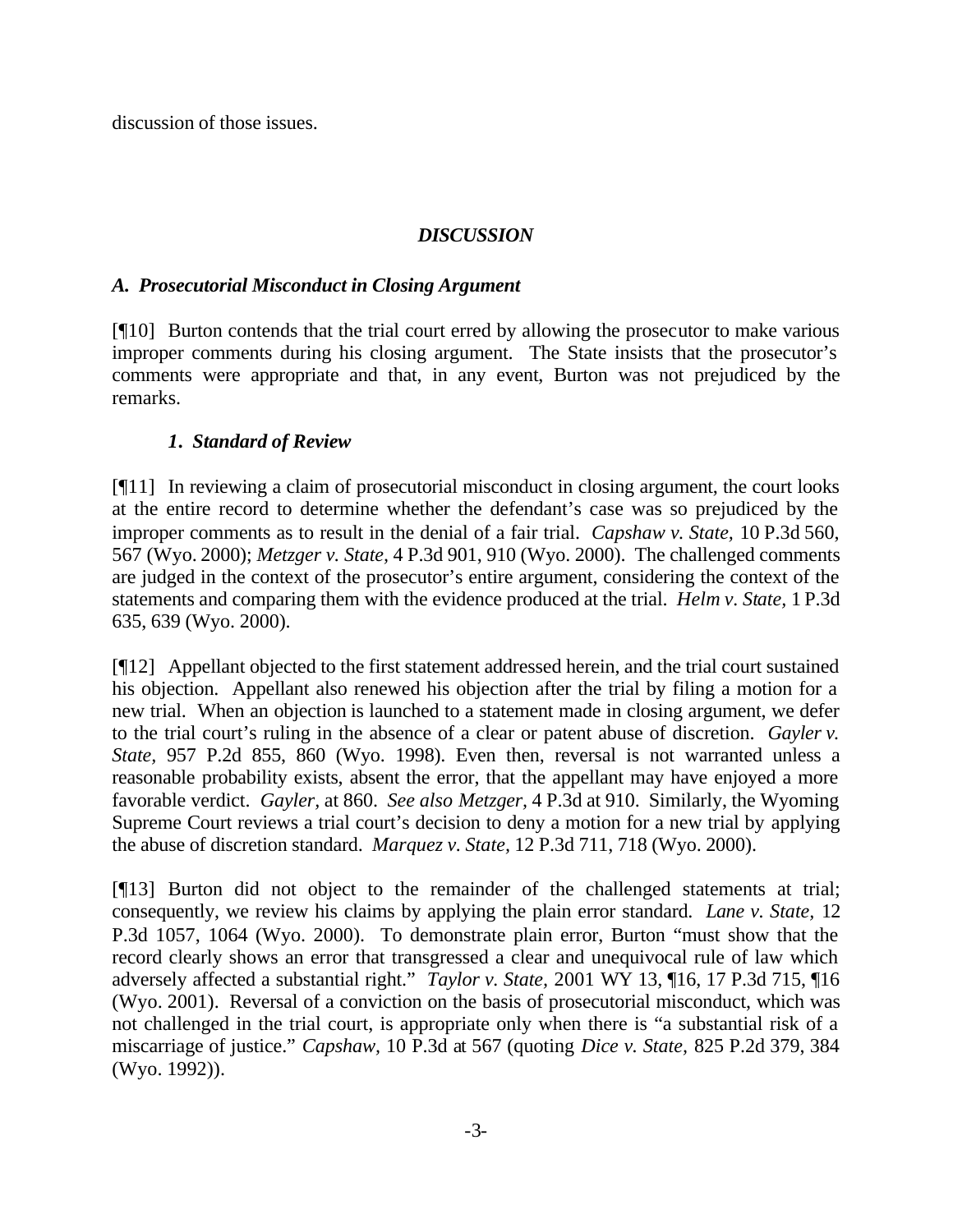#### *2. Comments Emphasizing Burton's Drug Use and Appealing to Community Sentiment*

[¶14] Burton claims that the prosecutor improperly emphasized his drug involvement and appealed to community sentiment in the following exchange:

> [PROSECUTOR]: Ladies and gentlemen, the State understands that we have just introduced to you a completely and—hopefully, an unknown world that's going on out there right here in your community. It's the drug world.

> You heard a lot of testimony about these young kids and the behavior that they were involved with. But ask yourself, ladies and gentlemen, would they ever get the opportunity to be doing these kinds of things if not for the likes of the Juan Burtons of the world?

> [DEFENSE COUNSEL]: Your Honor, I'm going to object to that. I think that's objectionable.

> THE COURT: I think it is, and it's extremely improper. I'll sustain the objection. The jury should disregard that.

[¶15] In closing argument, counsel may reflect upon the evidence admitted at trial and draw reasonable inferences from that evidence. *Gayler,* 957 at 861; *Armstrong v. State,* 826 P.2d 1106, 1116 (Wyo.1992). Arguments which are calculated to appeal to the jury's prejudice or passion are improper because they pose a risk that the accused may be convicted for reasons wholly irrelevant to his guilt or innocence. *Gayler,* 957 P.2d at 861; *Armstrong,* 826 P.2d at 1116. Accordingly, it is improper for a prosecutor to encourage the jury to convict a defendant in order to protect the community rather than upon the evidence presented at trial. *See e.g*., *Gayler,* 957 P.2d at 860-62.

[¶16] In this case, the prosecutor stated that the jury had heard evidence about the drug world in Casper. The victim, Kara Jess, and Lucas Edwards all testified about various drugrelated activities in which they were involved. The prosecutor's comment was, therefore, appropriate because it was a reasonable restatement of the evidence presented at trial.

[¶17] The prosecutor's remark suggesting that the kids would not have access to drugs if it were not for the "Juan Burtons" of the world is another matter. The trial judge apparently believed that the prosecutor's comment was improper because he sustained defense counsel's objection and instructed the jury to disregard the statement. Nevertheless, the trial court judge denied Burton's motion for a new trial. In denying Burton's motion, the trial judge noted that the comment was isolated and that he had sustained Burton's objection to the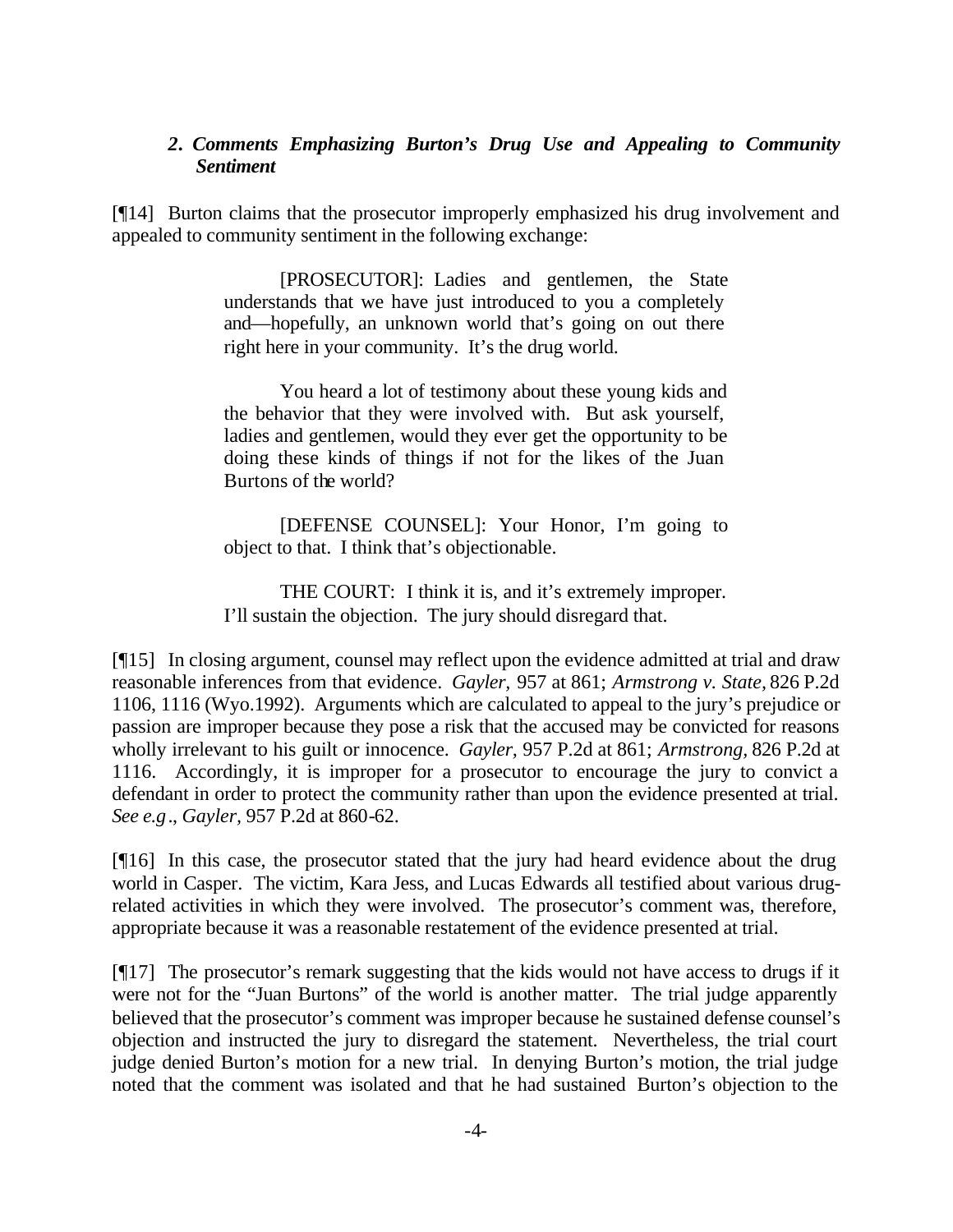comment and instructed the jury to disregard it. The trial judge also stated that Burton had not shown that he was prejudiced by the comment.

[¶18] Pursuant to W.R.Cr.P. 33, the trial court may grant a new trial if it is "required in the interest of justice." Even if we assume that the prosecutor's comment was improper, we conclude that the trial court did not abuse its discretion when it denied Burton's motion for a new trial. The trial court properly sustained defense counsel's objection and instructed the jury to disregard the improper argument. In the absence of any indication to the contrary, "[w]e must assume that the jury followed the court's curative instruction." *Marquez,* 12 P.3d at 717 (quoting *Burke v. State,* 746 P.2d 852, 857 (Wyo. 1987)). The prosecutor respected the trial court's ruling and did not return to the inappropriate line of argument. Thus, the prosecutor's conduct was not so egregious as to require a new trial in the interests of justice, and the trial court did not abuse its discretion by refusing to grant Burton's motion for a new trial.

[¶19] On a related matter, Burton argues that the prosecutor made an improper appeal to community sentiment when he stated: "You ladies and gentlemen have the opportunity, the power to say that we are going to protect kids like [the victim] in our community." Burton did not, however, object to this comment; consequently, we will apply our plain error standard in reviewing his claim on appeal.

[¶20] As we stated, *supra,* it is inappropriate for a prosecutor to appeal to the jury's passion and prejudice and encourage the jury to convict to protect the community rather than upon the evidence presented at trial. *See e.g*., *Gayler,* 957 P.2d at 860-62. A prosecutor may, however, remark that conviction of the accused will have the incidental effect of protecting the community if he does not urge the jury to convict on a basis other than the evidence against the accused. *See Hodgins v. State,* 962 P.2d 153, 158 (Wyo. 1998).

[¶21] The challenged comment was part of a larger point being advanced by the prosecutor:

You ladies and gentleman have the opportunity, the power to say that we are going to protect kids like [the victim] in our community. The State wishes that we could have introduced to you a victim that was on the honor roll, that was the best athlete on the volleyball team, and that was the A1 American kid of the world.

But we are never going to see those kind of kids testifying to the things that [the victim] had to testify to. Because those aren't the kind of kids that find themselves in that situation.

[¶22] When reviewed in context, it is apparent that the prosecutor was not asking the jury to convict Burton on any basis other than the specific evidence that he sexually assaulted the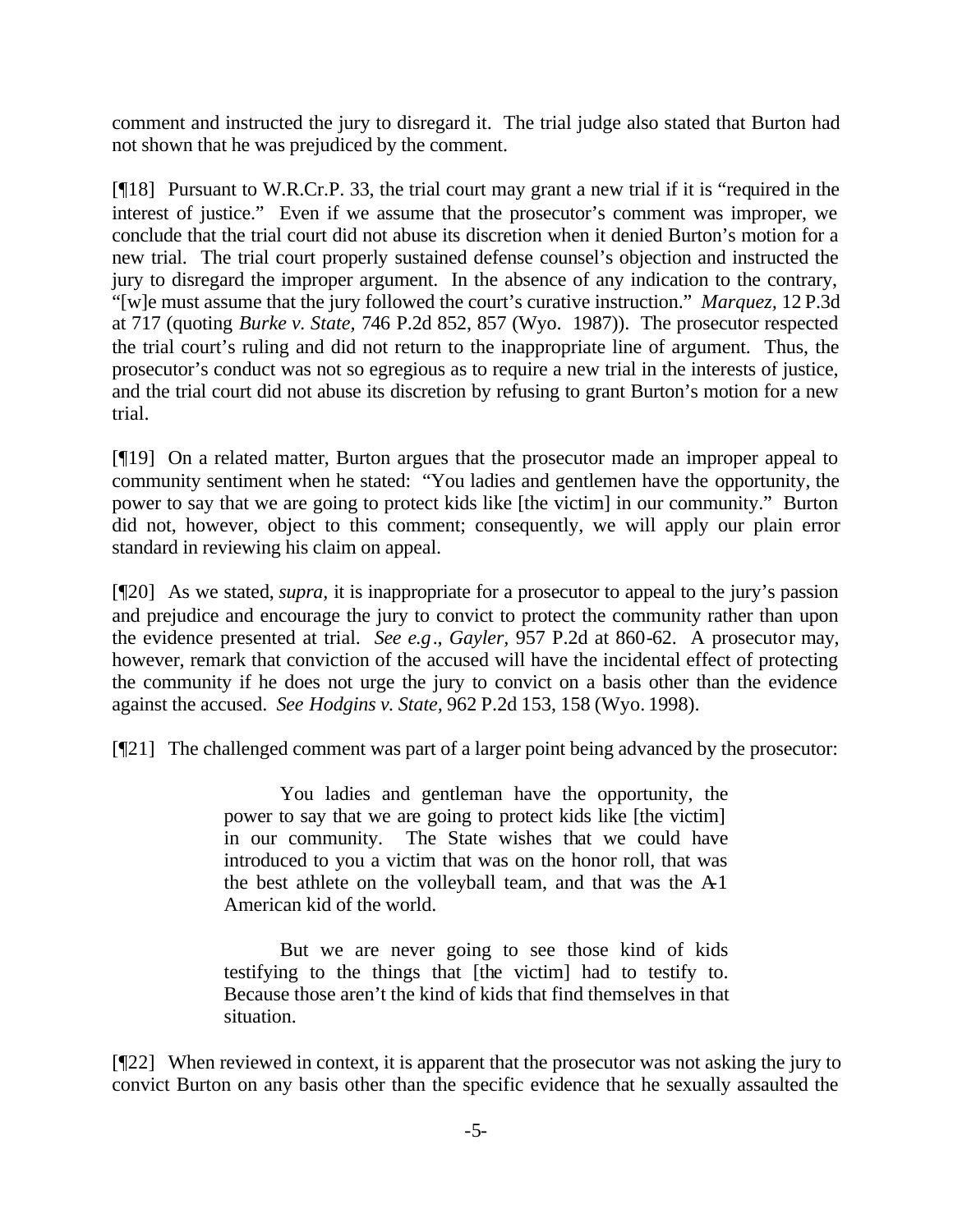victim. The prosecutor was simply pointing out that the victim was, because of her lifestyle, especially susceptible to Burton's inappropriate advances and that children in her situation are in need of protection. This argument was not an improper appeal to community sentiment. Burton has not, therefore, satisfied the second prong of the plain error analysis because he has not shown a transgression of a clear and unequivocal rule of law.

## *3. Description of the Crime of Taking Indecent Liberties with a Child*

[¶23] Burton claims that the prosecutor committed misconduct in his closing statement when he incorrectly described the crime of indecent liberties and improperly equated drug use with taking indecent liberties with a child under Wyo. Stat. Ann. § 14-3-105 (LexisNexis 2001). The prosecutor stated:

> [PROSECUTOR]: Ladies and Gentlemen, before you go back into that room and deliberate, take a long, hard look at the defendant, Juan Burton, and mentally place him next to Kara Jess, [the victim], and Lucas Edwards and ask yourself: What was he doing with these kids?

> Is it a man who is just providing drugs for them? Or is it a man who's trying to totally control them? And does he have improper, immoral and indecent motives by being involved with these young kids?

Burton also asserts that the prosecutor committed further misconduct and attempted to inject issues, other than the issue of his guilt or innocence, into the trial when he made the following statements:

> [Burton] is the adult with the responsibility in not providing [the minors] a place to do drugs, not providing them with the drugs. He is the adult, ladies and gentlemen, that is not supposed to take indecent liberties with a child.

[¶24] The crime of taking indecent liberties with a child is set out in Wyo. Stat. Ann. § 14- 3-105(a) (LexisNexis 2001):

> (a) Except under circumstance constituting sexual assault in the first, second or third degree as defined by W.S. 6-2-302 through 6-2-304, any person knowingly taking immodest, immoral or indecent liberties with any child or knowingly causing or encouraging any child to cause or encourage another child to commit with him any immoral or indecent act is guilty of a felony. Except as provided by subsection (b) of this section, a person convicted under this section shall be fined not less than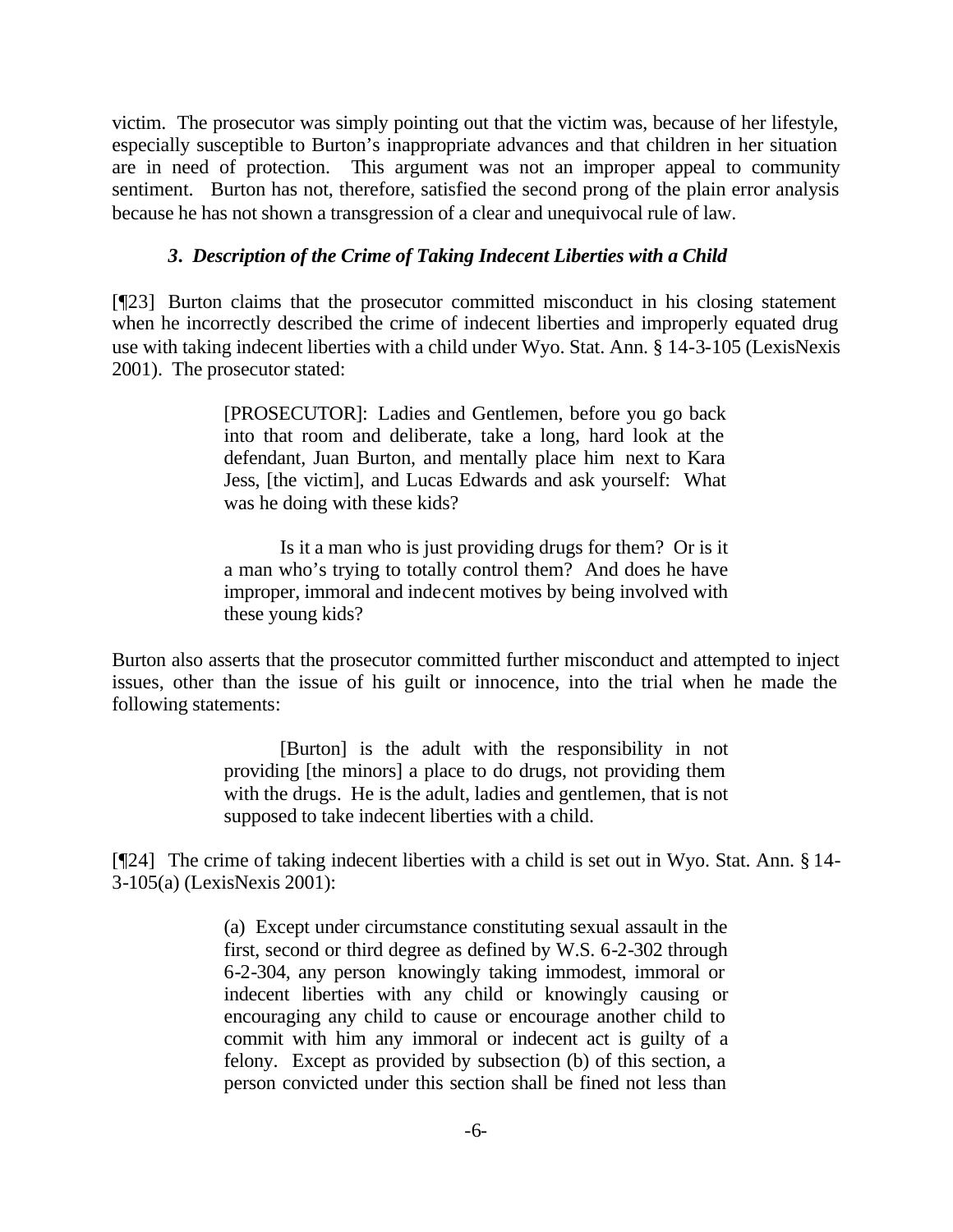one hundred dollars (\$100.00) nor more than one thousand dollars (\$1,000.00) or imprisoned in the penitentiary not more than ten (10) years, or both.

The trial court instructed the jury on the elements of the crime of taking indecent liberties with a child in accordance with  $\S$  14-3-105(a). Burton suggests that the court should have defined the phrase "immodest, immoral or indecent liberties" for the jury. This court has, however, repeatedly refused to precisely define the phrase "immodest, immoral or indecent liberties." *See e.g*., *Chapman v. State,* 2001 WY 25, ¶28, 18 P.3d 1164, ¶28 (Wyo. 2001); *Sorenson v. State,* 604 P.2d 1031, 1034-35 (Wyo. 1979). Instead, the jury is allowed to apply its common sense by looking at the totality of the circumstances pertaining to the culpability of the accused's conduct. *Chapman,* at ¶28.

[¶25] In this case, the trial court properly instructed the jury on the elements of taking indecent liberties with a minor, without providing a definition of the phrase "immodest, immoral or indecent liberties." It is, however, clear that the indecent liberties statute punishes inappropriate sexual conduct with children. *Chapman,* at ¶28.Consequently, a statement suggesting that providing drugs to children violates § 14-3-105 would be incorrect. "[W]here a prosecutor repeatedly misstates the law to a jury, and thereby plants an erroneous conception which prejudices the defendant, a fair trial may, under certain circumstances, have been denied." *Jones v. State,* 580 P.2d 1150, 1154 (Wyo. 1978).

[¶26] After carefully reviewing the entire closing argument, we are not convinced that the prosecutor was informing the jury that providing children with drugs and a place to do drugs was a violation of the indecent liberties statute. In addition, we do not believe that the prosecutor was attempting to inject tangential issues, beyond the issue of Burton's guilt or innocence, into the case. In other portions of his argument, the prosecutor made it very clear that Burton was not on trial for his drug activities. The prosecutor stated, further, that sexual contact between the victim and Burton would constitute immoral and indecent liberties. In addition, the trial court appropriately instructed the jury on the elements of the offense. Consequently, we cannot say that Burton has shown a violation of a clear and unequivocal rule of law or that he was prejudiced by the comment.

### *4. Character Evidence*

[¶27] Burton next complains that the prosecutor asked the jury to convict him for his bad character rather than on the evidence presented against him. The prosecutor stated:

> Now, I know you're probably thinking right now, well, the defendant is not on trial for furnishing drugs to these minors and to these kids. But it has a lot to say about his character. Character has a lot to say about what a person—what a man will try and not try to get away with.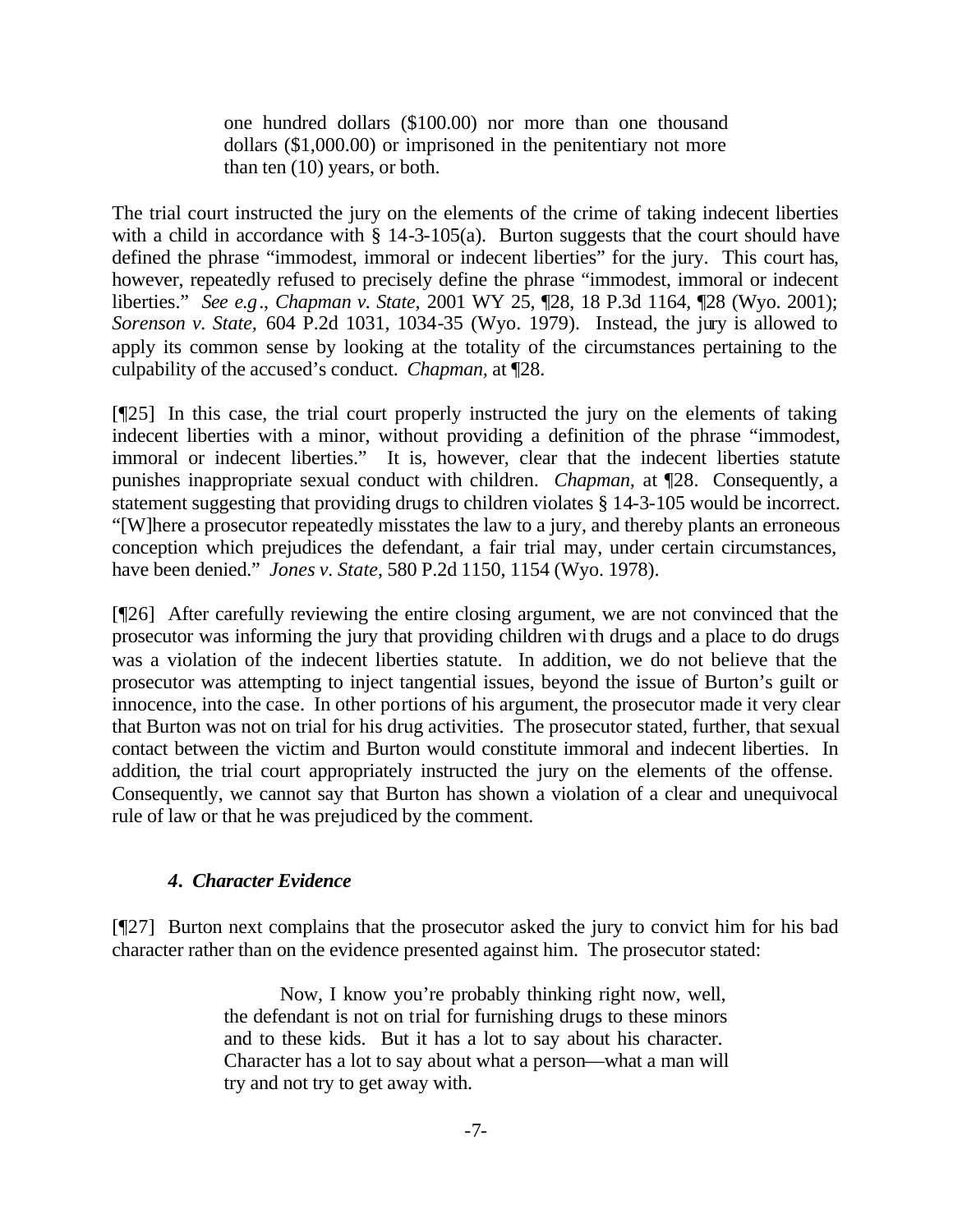Burton apparently asserts that the evidence of his drug activities was evidence of bad character. He does not, however, contend that the evidence of his drug activities was inadmissible. Burton argues, instead, that the prosecutor violated W.R.E. 404(b) when he asked the jury to infer that Burton acted in conformity with his bad character, which was evidenced by his drug activities, by trying to "get away with" taking indecent liberties with the victim.

[¶28] Wyoming Rule of Evidence 404(b) prohibits use of evidence of other bad acts to prove a person's character for the purpose of showing that he acted in conformity with his bad character. *Brower v. State,* 1 P.3d 1210, 1213 (Wyo. 2000). That rule provides:

> Evidence of other crimes, wrongs, or acts is not admissible to prove the character of a person in order to show that he acted in conformity therewith. It may, however, be admissible for other purposes, such as proof of motive, opportunity, intent, preparation, plan, knowledge, identity, or absence of mistake or accident.

W.R.E. 404(b).

[¶29] The prosecutor's choice of language was not artful. He was, obviously, courting an objection when he used the term "character." Nevertheless, when the prosecutor's comment is reviewed in the context of his entire closing argument, it is clear that he was not asking the jury to infer that Burton had committed the charged crimes simply because he had committed other bad acts by supplying minors with drugs and a place to use them. Considering the entire record on appeal, we cannot say that Burton has shown a violation of a clear and unequivocal error of law that substantially prejudiced him.

## *5. Attack on Defense Counsel*

[¶30] Burton maintains that the prosecutor improperly attacked defense counsel's trial tactics when he made the following remarks in the rebuttal portion of his closing argument:

> Doesn't it make you a little bit angry, ladies and gentlemen, that [defense counsel] basically makes reference to Alexa Kidd, their only witness, as being the most credible witness that testified in the last two days? And then he wants to refer to Lucas Edwards and Kara Jess as the State's witnesses.

. . .

So don't be angry. Don't let [defense counsel] conjure up anger in your mind that the State is trying to rely on these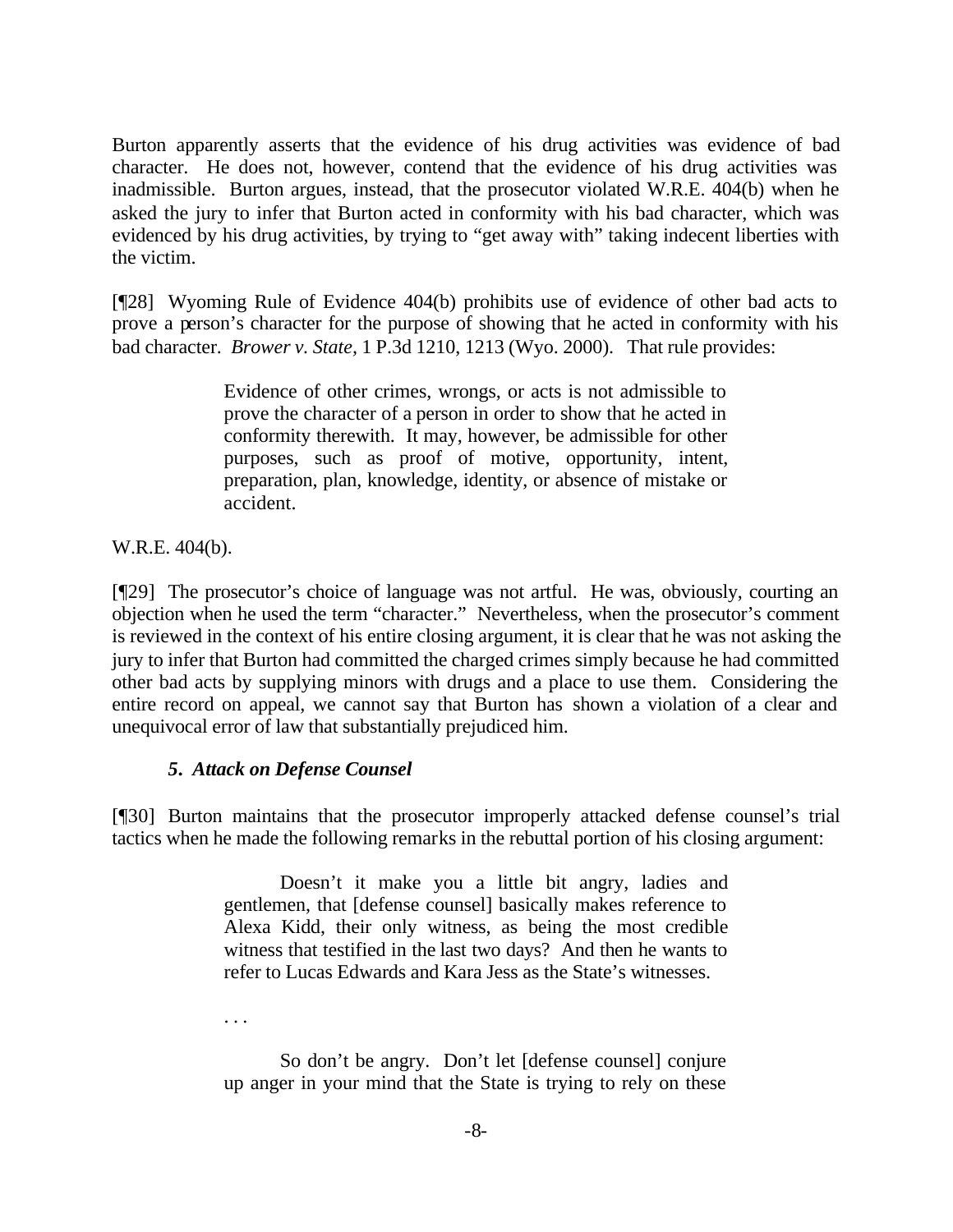witnesses as our witnesses, as our friends. They're friends of the defendant.

[¶31] A prosecutor may not launch personal attacks against defense counsel to inflame the passions and prejudices of the jury. *Leiker v. State,* 994 P.2d 917, 920 (Wyo. 1999); *English v. State,* 982 P.2d 139, 148 (Wyo. 1999). The general rule was articulated by the United States Supreme in *United States v. Young,* 470 U.S. 1, 10, 105 S.Ct. 1038, 1043, 84 L.Ed.2d 1 (1985):

> It is firmly established that the lawyer should abstain from any allusion to the personal peculiarities and idiosyncrasies of opposing counsel. A personal attack by the prosecutor on defense counsel is improper, and the duty to abstain from such attacks is obviously reciprocal.

*Young*, 470 U.S. at 10, 105 S.Ct. at 1043 (quoting ABA Standards for Criminal Justice 4-7.8, p. 4.97). *See also English,* 982 P.2d at 148 (Wyo. 1999).

[¶32] In his own closing argument, defense counsel repeatedly stated that the testimony given by the State's witnesses, including Jess, Edwards, and the victim, was inconsistent and unreliable. Defense counsel also argued that defense's alibi witness, Alexa Kidd, was truthful in her testimony. The prosecutor's comments in rebuttal were obviously aimed at countering defense counsel's suggestions that Kidd was credible and the State's witnesses were not. Moreover, he was trying to emphasize that the witnesses called by the State were Burton's friends rather than friends of the State. Taken in context, the prosecutor's comments cannot be classified as personal attacks on defense counsel, and there is no indication that the prosecutor intended to improperly inflame the passions and prejudices of the jury against Burton or defense counsel.

## *6. Vouching for Credibility of Witnesses*

[¶33] Burton claims that the prosecutor improperly vouched for the credibility of the State's witnesses when he made the following statement in the rebuttal portion of his closing argument:

> But [the State's witnesses] were blatantly honest with you about lot of things. They had to admit they were doing drugs. . . . That's a hard thing to admit.

[¶34] A prosecutor may not, even when responding to defense arguments, personally vouch for the credibility of the State's witnesses. *Lane v. State,* 12 P.3d 1057, 1065 (Wyo. 2000); *Harper v. State,* 970 P.2d 400, 403 (Wyo.1998).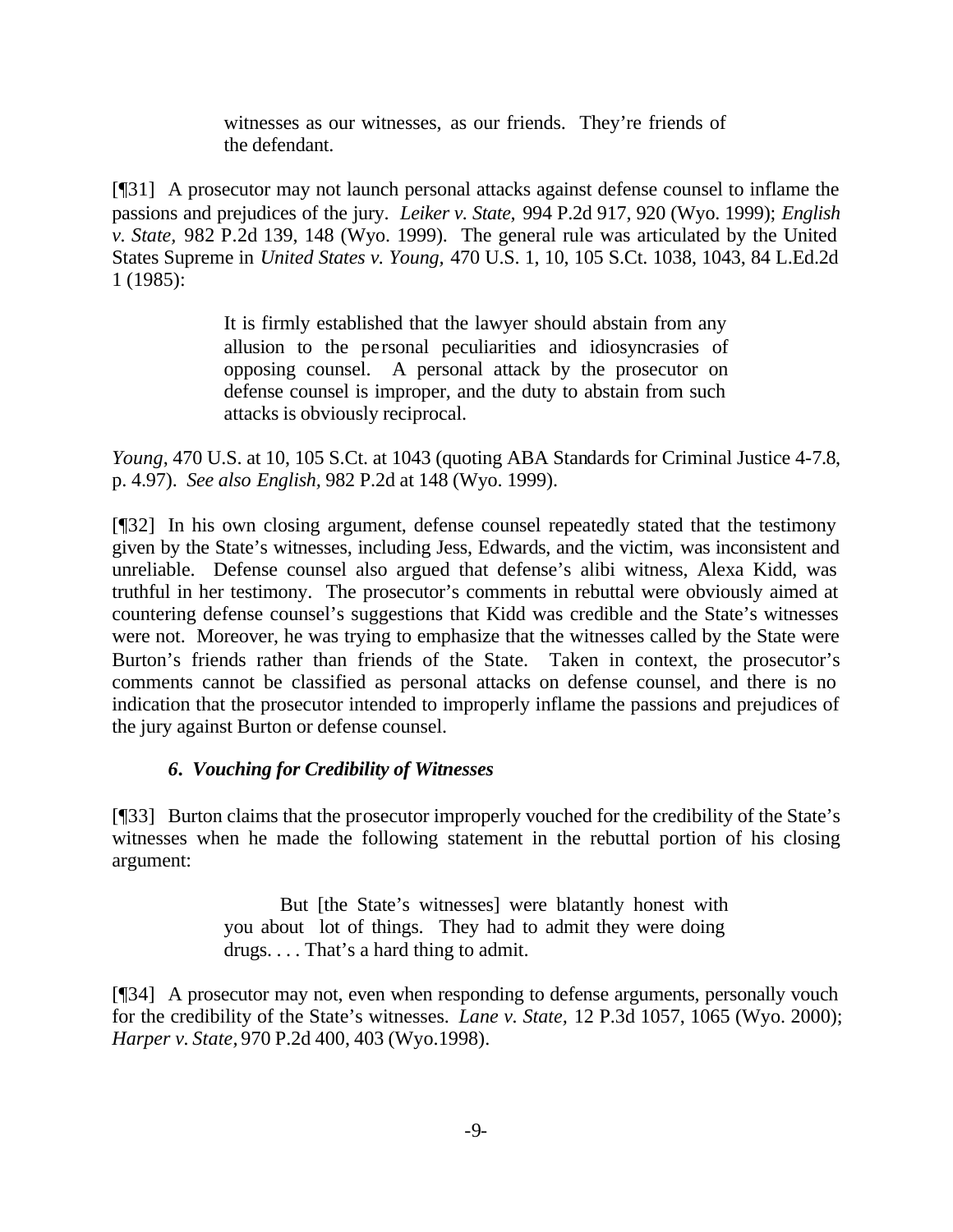When the prosecutor asserts his credibility or personal belief, an additional factor is injected into the case. This additional factor is that counsel may be perceived by the jury as an authority whose opinion carries greater weight than their own opinion: that members of the jury might be persuaded not by the evidence, but rather by a perception that counsel's opinions are correct because of his position as prosecutor, an important state official entrusted with enforcing the criminal laws of a sovereign state. While the prosecutor is expected to be an advocate, he may not exploit his position to induce a jury to disregard the evidence or misapply the law.

*Lane,* 12 P.3d at 1065 (quoting *Barela v. State,* 787 P.2d 82, 83-84 (Wyo. 1990)).

[¶35] In this case, the comments made by the prosecutor were not improper. He did not personally vouch for the credibility of the witnesses. The prosecutor was simply pointing out that the witnesses had been forthright about their drug use notwithstanding the fact that it was difficult to discuss those matters in a public forum. He drew a reasonable inference from the evidence that the witnesses would have no motive to lie by confessing their drug use because use of drugs is illegal and is not accepted by general society. The prosecutor's comment was not improper.

## *7. Misrepresentation of Facts*

[¶36] Burton asserts that the prosecutor committed misconduct by misrepresenting a fact in the rebuttal portion of his closing argument. He claims that the prosecutor suggested that Burton was a "convicted felon" even though there was no evidence in the record to support that statement. The relevant portion of the trial transcript states:

> [PROSECUTOR:] You're going to have to throw all [the States' witnesses'] testimony out, ladies and gentleman, if you're going to believe this Alexa Kidd and that she was the one that spent the night in the closet.

> [Kidd is] the one that says [she and Burton are] just friends, but yet she loves the defendant and doesn't even know the defendant's age, a convicted felon for distributing illegal drugs. And they're asking you to believe her testimony over these other kids.

> [DEFENSE COUNSEL:] Your Honor, what is this convicted felon? Who are you referring to?

[PROSECUTOR:] I'm referring to the witness.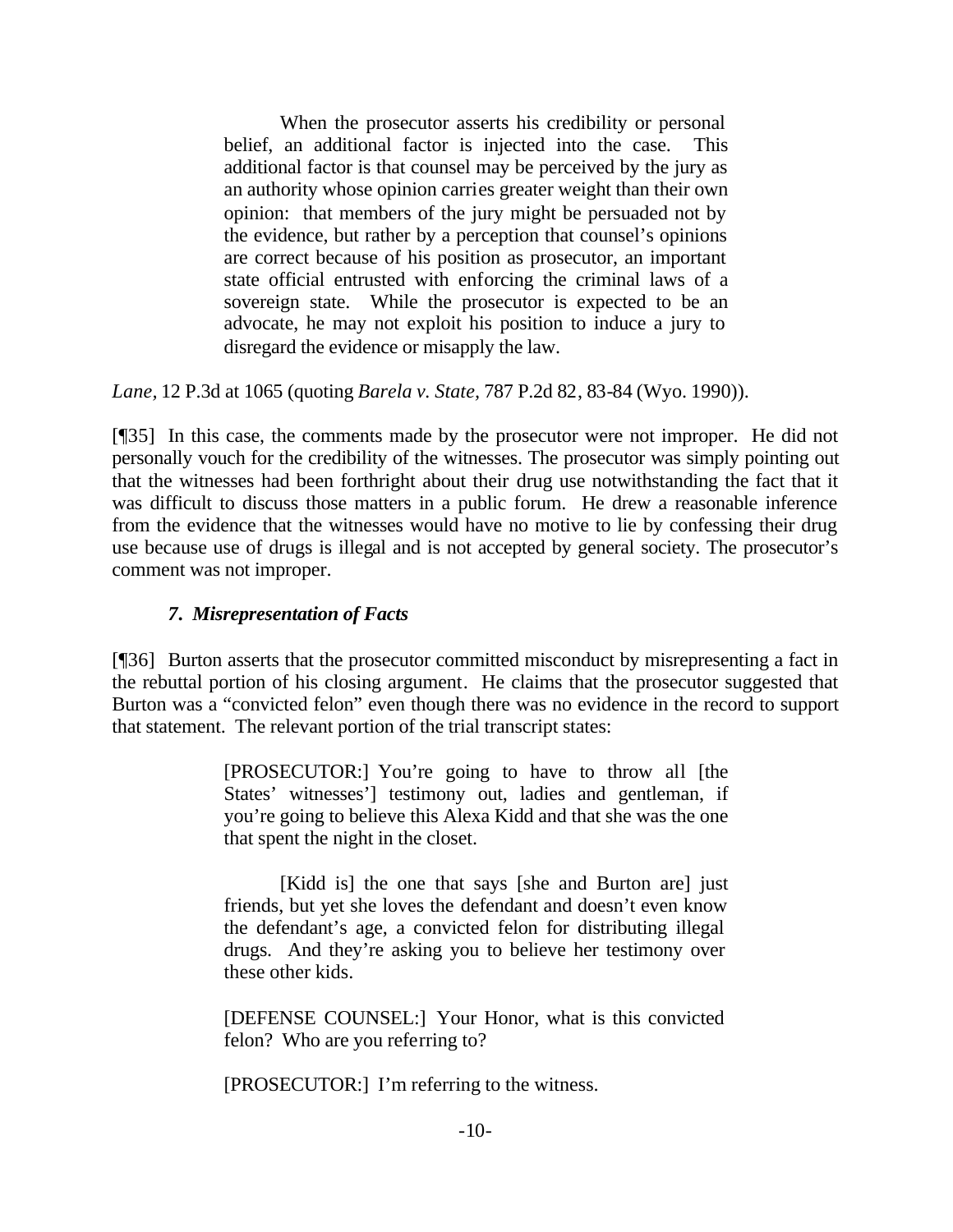[DEFENSE COUNSEL:] That's entirely improper.

THE COURT: I think it is. And I'll strike the last comment, Counsel. I don't believe that was in evidence. I think it was highly inappropriate.

You may continue.

[PROSECUTOR]: Your Honor, I was just—object to that in that I do recall that evidence testified to by their witness. And I guess we can look on the record.

THE COURT: I believe there was a reference to charges. But as to convictions, I don't know. I'm not sure.

[DEFENSE COUNSEL]: Your Honor, perhaps [the prosecutor] was referring to Ms. Kidd's admission that she had been convicted of a drug felony.

[PROSECUTOR]: That's what I'm referring to, Judge.

[DEFENSE COUNSEL]: I thought he was referring to the defendant, Your Honor.

[PROSECUTOR]: No. I was referring to their witness, Alexa Kidd, Your Honor. She testified.

THE COURT: Okay. With that clarification, I'll overrule any objection. I don't know that that was clear as to where the reference was being made at that point in time. I apologize if I did not hear it correctly. And I'll leave it to the jury to recall specifically what counsel's reference was to.

To the extent that it was a reference to Ms. Kidd and her testimony, then I'll set my ruling aside.

You may proceed.

[PROSECUTOR]: Point being, ladies and gentlemen, that they want you to believe Alexa Kidd—she was the one that I was referring to—over all of the other witnesses in trying to provide an alibi for the defendant, somebody that she's indicated that she loves.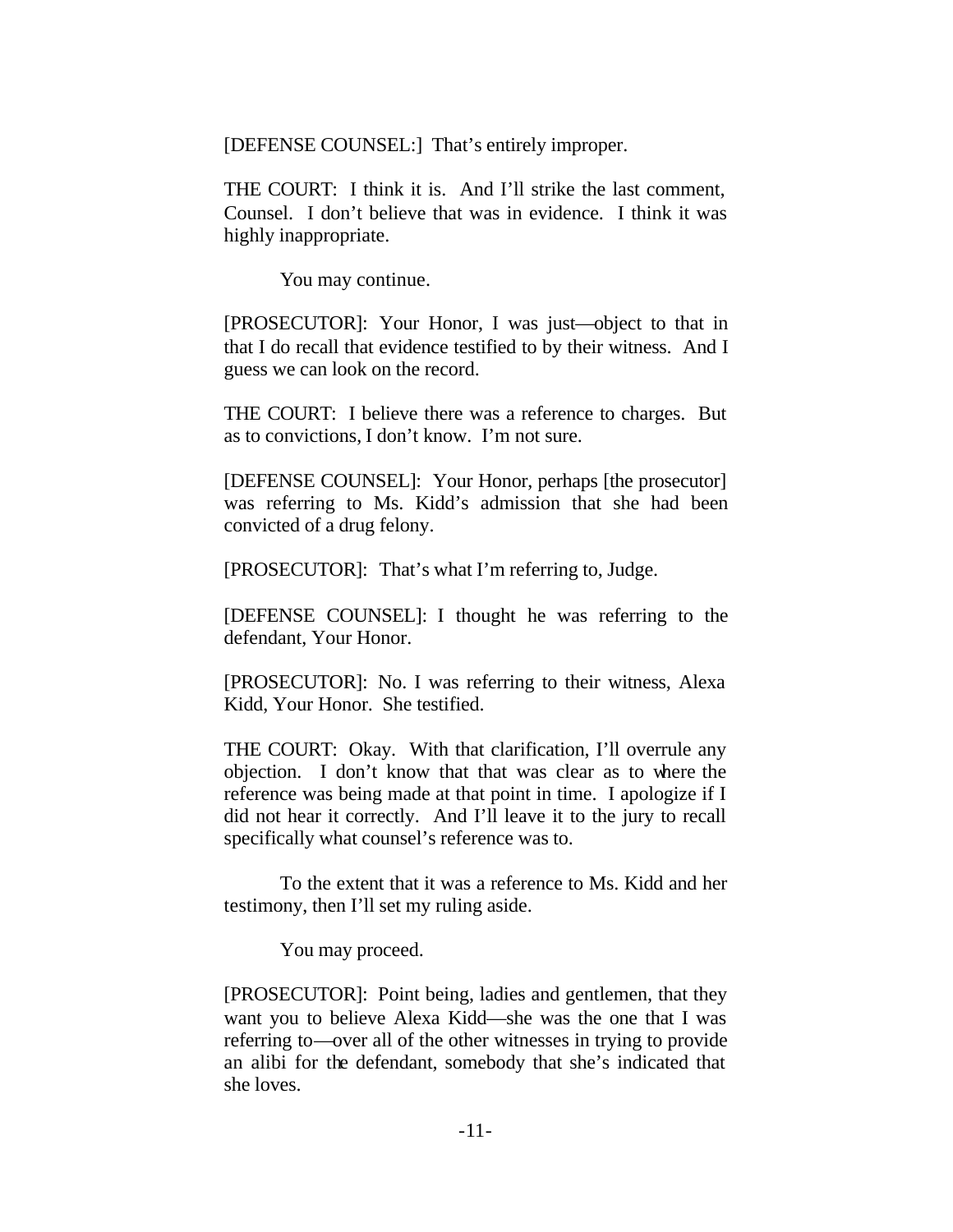[¶37] A prosecutor may not misrepresent the evidentiary facts in his closing argument. *See generally Miller v. State,* 830 P.2d 419, 426 (Wyo. 1992). Our review of the entire passage quoted above reveals that the prosecutor did not intentionally misrepresent any fact. Although the prosecutor's comment about the "convicted felon" was not articulated very clearly, the matter was clarified during the ensuing colloquy among the prosecutor, defense counsel, and the court. Their exchange, which took place in front of the jury, made it very clear that the prosecutor was referring to Alexa Kidd, and not Burton, as being a "convicted felon." That reference was entirely in keeping with the evidence presented at the trial. Kidd testified on direct, as follows:

- Q. Now, you've told us that you've done quite a few drugs.
- A. Yes, sir.
- Q. That eventually got you in some trouble, didn't it?
- A. Yes. I got felony with intent to deliver on April  $6<sup>th</sup>$ .
- Q. Okay. And you pled guilty to that?
- A. Yeah.

The trial court did not commit any error in resolving this matter at trial.

#### *B. Opinion Testimony*

[¶38] Burton claims that the trial court erred when it permitted the State to elicit testimony from Detective Kirkendall concerning his opinion of the victim's credibility. The jury has the responsibility to resolve the factual issues, judge the credibility of witnesses, and ultimately determine whether the accused is guilty or innocent. *Newport v. State,* 983 P.2d 1213, 1215 (Wyo. 1999); *Gayler*, 957 P.2d at 860; *Zabel v. State*, 765 P.2d 357, 362 (Wyo. 1988). Testimony by an expert witness, concerning his belief that the defendant is guilty of the offense invades the province of the jury and generally mandates reversal of the conviction. *See Stephens v. State,* 774 P.2d 60, 67-68 (Wyo. 1989); s*ee also Newport,* at 1215-16. Therefore, the general rule under Wyoming law is that it is error per se for the State to elicit testimony from an expert witness concerning his opinion of the guilt of the accused. *Stephens,* at 68; *see also Metzger v. State,* 4 P.3d at 905. We do not, however, apply the error per se standard in reviewing a claim that a witness improperly vouched for the credibility of another witness. Instead, when the defendant did not object at trial to the testimony, we apply the plain error standard to review assertions that one witness vouched for the credibility of another. *Newport,* 983 P.2d at 1215.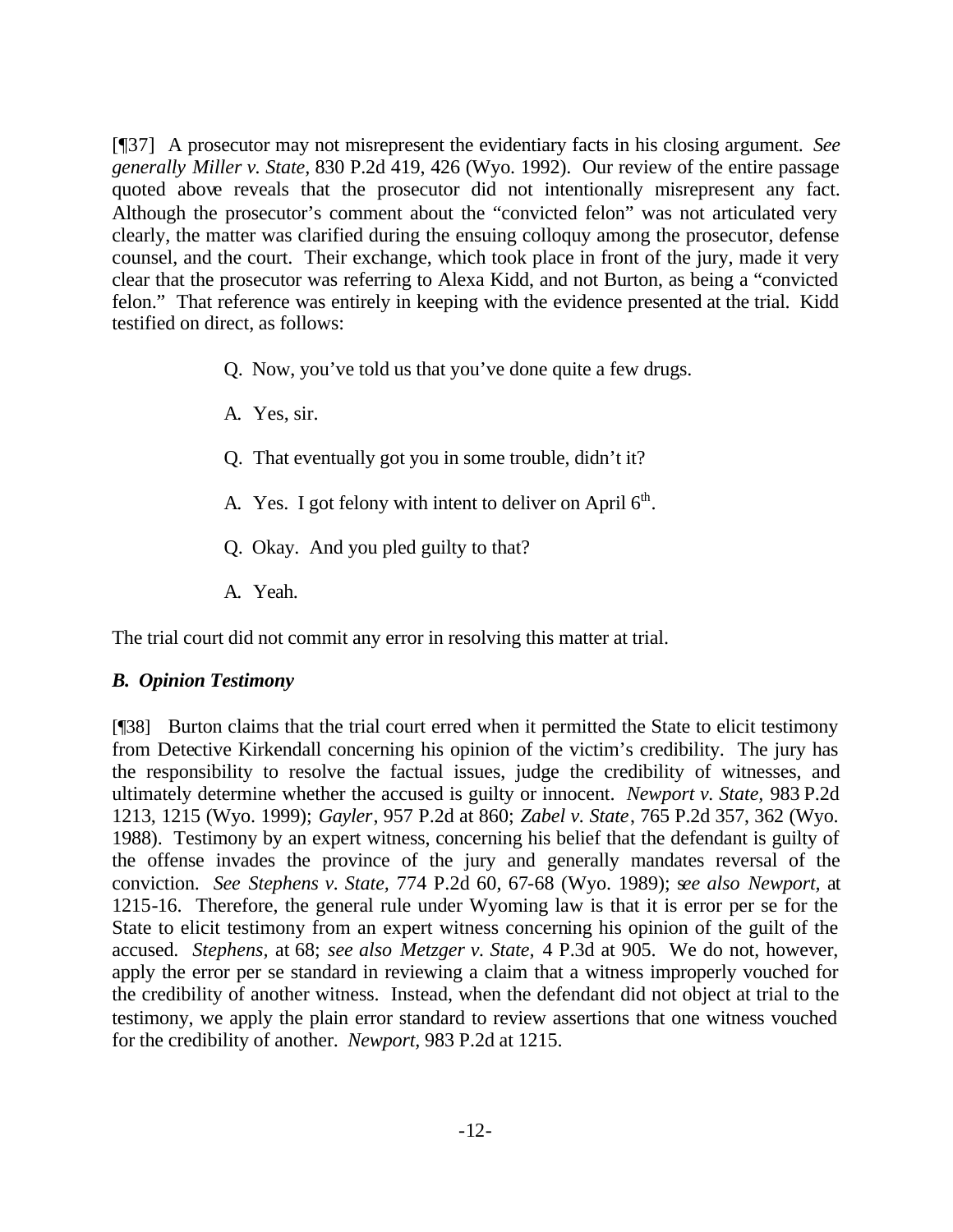[¶39] The State called Detective Kirkendall to testify at Burton's trial. The detective investigated the victim's report that Burton had sexually assaulted her. The State elicited the following testimony from Detective Kirkendall on direct examination:

Q. Okay. How did you begin your investigation?

A. I contacted [the victim] on October  $20<sup>th</sup>$  of '98 and asked her to come down for an interview. I took a taped-transcribed statement as far as her recollection of the facts and what had occurred there.

Q. Okay. And that was a taped interview, correct?

A. Yes, it was.

Q. And you heard her testify today?

A. Yes.

Q. Okay. What—Was her testimony consistent with the information she provided you back on October  $20<sup>th</sup>$ ?

A. Yes. There was additional testimony that came out today. The other times that she indicated today on the stand that she awoke, it was the first I heard of that.

Q. Okay. But generally as to what happened to her with the sexual assault, was that the same?

A. Yes.

[¶40] In his redirect questioning of Detective Kirkendall, the prosecutor elicited the following testimony:

BY [PROSECUTOR]:

Q. You would say, Detective Kirkendall, that [the victim] elaborated a lot more today than when you spoke to her and tape-recorded her conversation back in October?

A. Yes.

Q. Okay. Would you say that I asked a lot more specific and detailed questions than you did in your interview?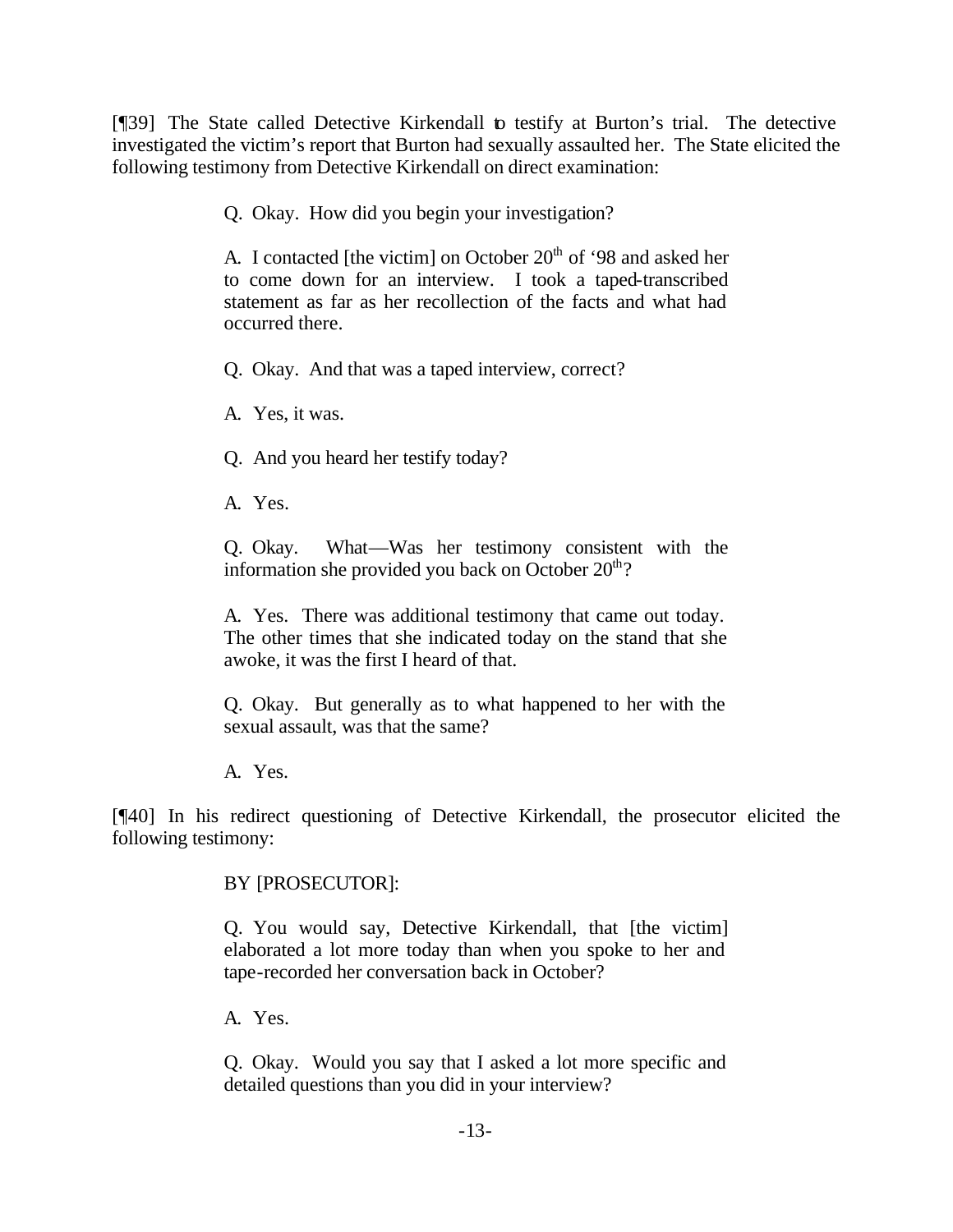A. She's been taken through the interview process several times now. Perhaps that's helped her recollection. She appears to be out from under the influence of the narcotics that she was then. Perhaps she has a clearer head.

Q. You didn't find her statements to be inaccurate compared to the statements she provided you back in October, though, did you?

A. No.

Q. She just added more information?

A. Correct.

[¶41] Burton claims that, by testifying that the victim's testimony at trial was consistent with the statement she provided during the investigation, Detective Kirkendall impermissibly vouched for the credibility of the victim and gave the impression that he believed Burton was guilty of the sexual assault. We disagree with Burton's interpretation of the detective's testimony. The detective merely stated that the victim's rendition of the events at trial was in harmony with her earlier statements. He did not state that he believed the victim's version of the events or that he believed Burton was guilty of the offenses. Even though the detective's testimony may have had the incidental effect of bolstering the victim's credibility, the trial court did not violate a clear and unequivocal rule of law when it allowed the testimony into evidence at trial. *Curl v. State,* 898 P.2d 369, 374 (Wyo. 1995); *Newport,* 983 P.2d at 1215.

#### *C. Amendment of Information*

[¶42] Burton maintains that the trial court erred by granting the State's motion to amend the information shortly before the trial commenced. He claims that the amendment prejudiced his ability to present a defense. On September 17, 1999, the State filed a motion to amend the information to change the date of the sexual assault from "on or about September 5, 1998" to "on or about August 28, 1998." Just prior to the commencement of the trial on September 20, 1999, the trial court heard arguments on the motion. The State asserted that there had been confusion over the date of the alleged assault since the beginning of the investigation and that, while preparing the case, the State discovered that August 28, 1998, was the date of the assault. Defense counsel objected to the amendment, claiming that the amendment would prejudice the defense. Defense counsel asserted that the defense had an alibi witness to present and that the change of the date may "skew" the case. Defense counsel did not, however, elaborate on how the amendment would "skew" Burton's case. The district court referred to Wyoming Rule of Criminal Procedure 3 and ruled that amending the information to change the date of the alleged offenses would not result in substantial prejudice to the defendant.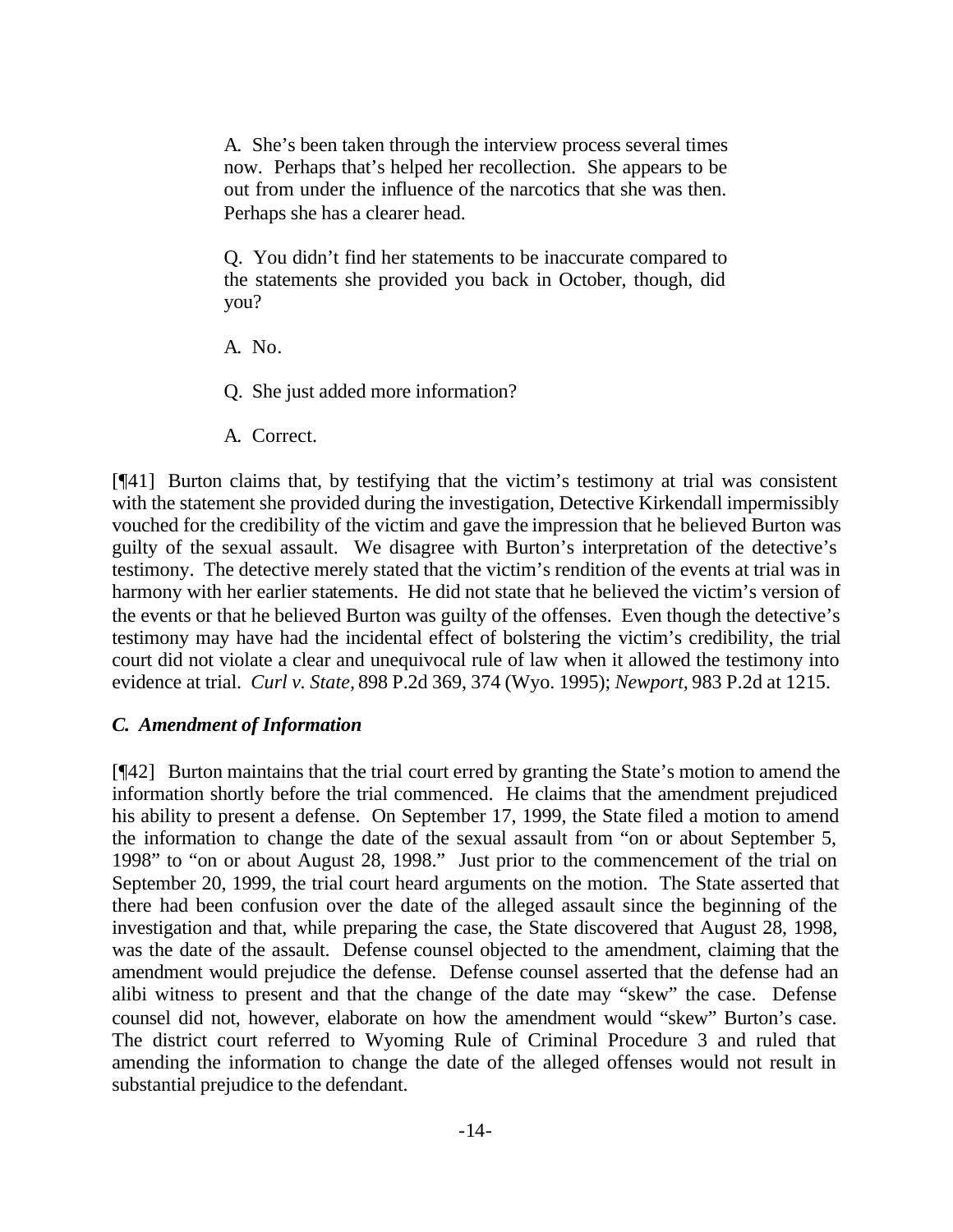[¶43] Wyoming Rule of Criminal Procedure 3(e) governs amendments of information. That rule states:

> (e) *Amendment of Information or Citation*. Without leave of the court, the attorney for the state may amend an information or citation until five days before a preliminary examination in a case required to be tried in district court or until five days before trial for a case not required to be tried in district court. The court may permit an information or citation to be amended:

> > (1) With the defendant's consent, at any time before sentencing.

(2) Whether or not the defendant consents:

(A) At any time before trial if substantial rights of the defendant are not prejudiced.

(B) At any time before verdict or finding if no additional or different offense is charged and if substantial rights of the defendant are not prejudiced.

W.R.Cr.P. 3(e).

[¶44] Wyoming Rule of Criminal Procedure 3(e) grants discretion to a trial judge in deciding whether or not a motion brought by the State to amend the information just prior to trial should be granted. Consequently, we review the trial court's decision by applying our abuse of discretion standard. *See generally* W.R.Cr.P. 3(e). In deciding whether or not the trial court abused its discretion, this court must "determine whether the trial court could reasonably conclude as it did and whether any facet of its ruling was arbitrary or capricious." *Cook v. State,* 7 P.3d 53, 58-59 (Wyo. 2000) (quoting *Vaughn v. State*, 962 P.2d 149, 152 (Wyo. 1998)).

[¶45] Burton has made no showing that he was prejudiced by the amendment to the information. He presented his alibi witness, Alexis Kidd, at the trial. Although she could not identify the exact date, Kidd testified that she recalled a night at the end of August of 1998, when the victim spent the night in the apartment complex where Burton resided. In contrast to the victim's testimony, Kidd testified that the victim stayed in Lucas Edwards' apartment rather than at Burton's apartment. Kidd also testified, in relevant part, as follows:

> PROSECUTOR: Okay. Now, going back to the end of August of 1998, I was confused. Do you know what day of the week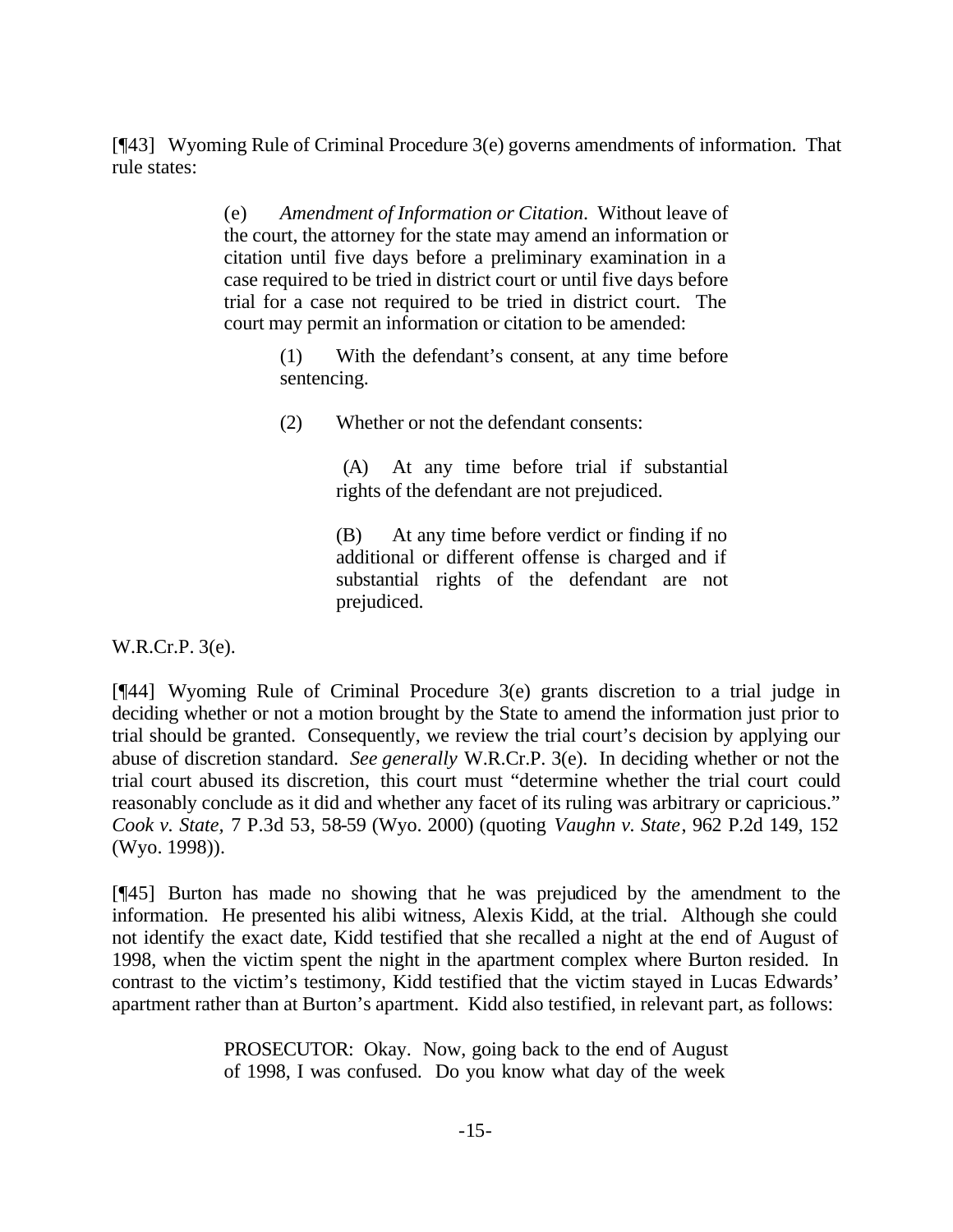August  $28<sup>th</sup>$  is?

[JESS]: No. I just know that, when she was there, it was close—It was like Friday or Saturday. It was on the weekend.

Q: Okay. And your testimony is [the victim] did or did not spend the night at [Burton's] apartment?

A. She did not.

Q. She never spent the night there?

A. No, not to my—No.

Q. Now, are you telling us that you spent every night with [Burton] —

A. Yes.

Q. —back in August of 1998?

A. Yes. I lived there. And if I wasn't there, he was with me at my mother's.

Q. So he was constantly with you?

A. Yes.

There is no indication that Kidd would have been able to pinpoint the date any more precisely if the information had not been amended. The charge of "on or about August 28, 1998" did not hinder Burton's ability to present his alibi defense.

[¶46] Burton claims that the amended information also interfered with his ability to crossexamine the victim's mother regarding the date of the offense. The record does not, however, bear out Burton's assertion. The victim testified that her parents were "out of town" when the offense occurred. The defense was able to elicit testimony from the victim's mother that she and her husband were "in town" on the weekend of August 28, 1998. The defense was able, therefore, through its cross-examination of the victim's mother, to show inconsistencies between the testimony of the victim and her mother. The defense was not hindered in its ability to impeach the State's witnesses, and Burton has not shown that he was substantially prejudiced by the amendment.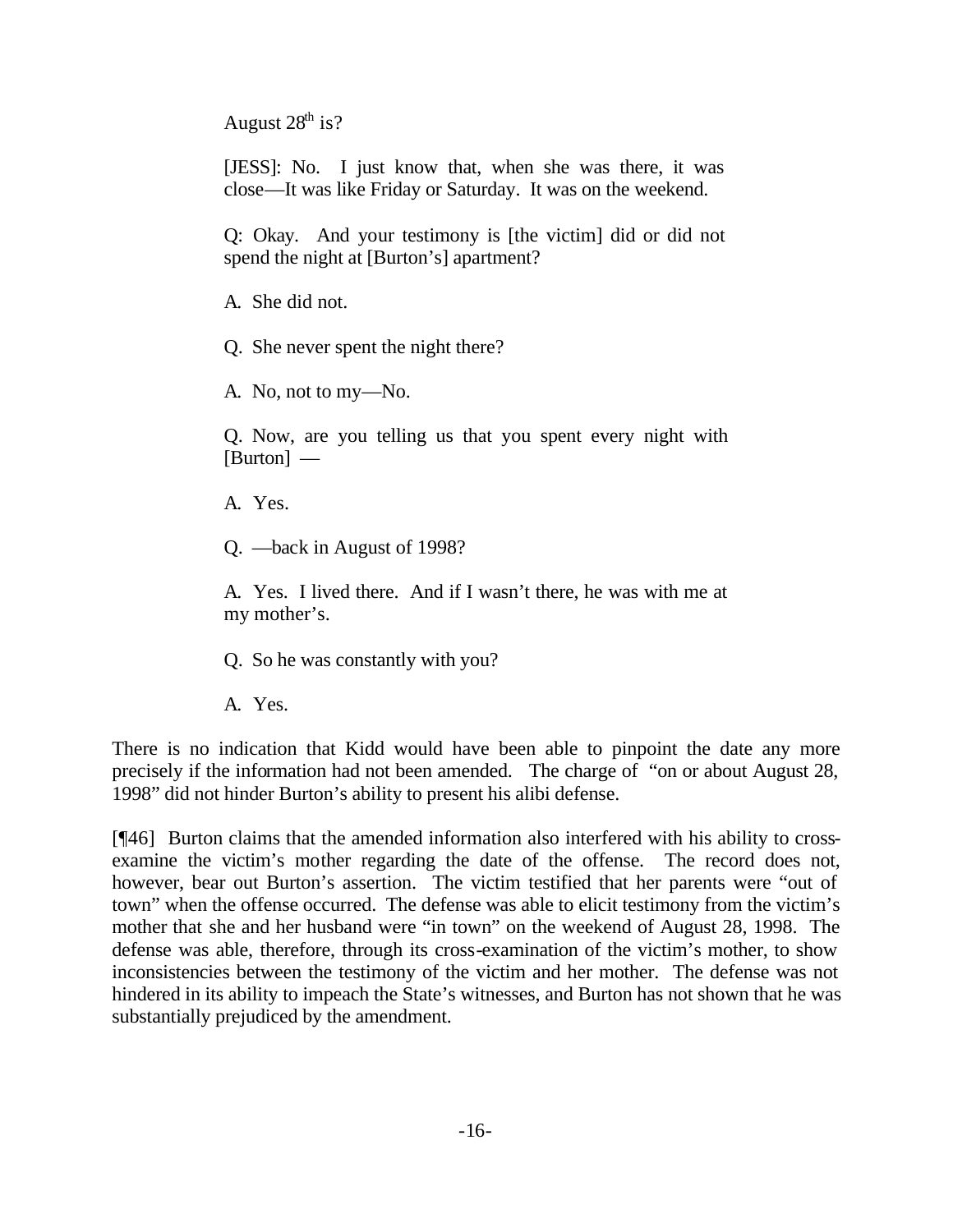#### *CONCLUSION*

[¶47] The prosecutor did not commit misconduct in his closing argument because his statements were appropriate and they did not prejudice Burton. Moreover, Detective Kirkendall's testimony did not include an improper statement concerning his opinion as to the credibility of the victim or Burton's guilt. Finally, the trial court did not err by allowing the State to amend the information prior to the trial.

[¶48] We affirm Burton's conviction.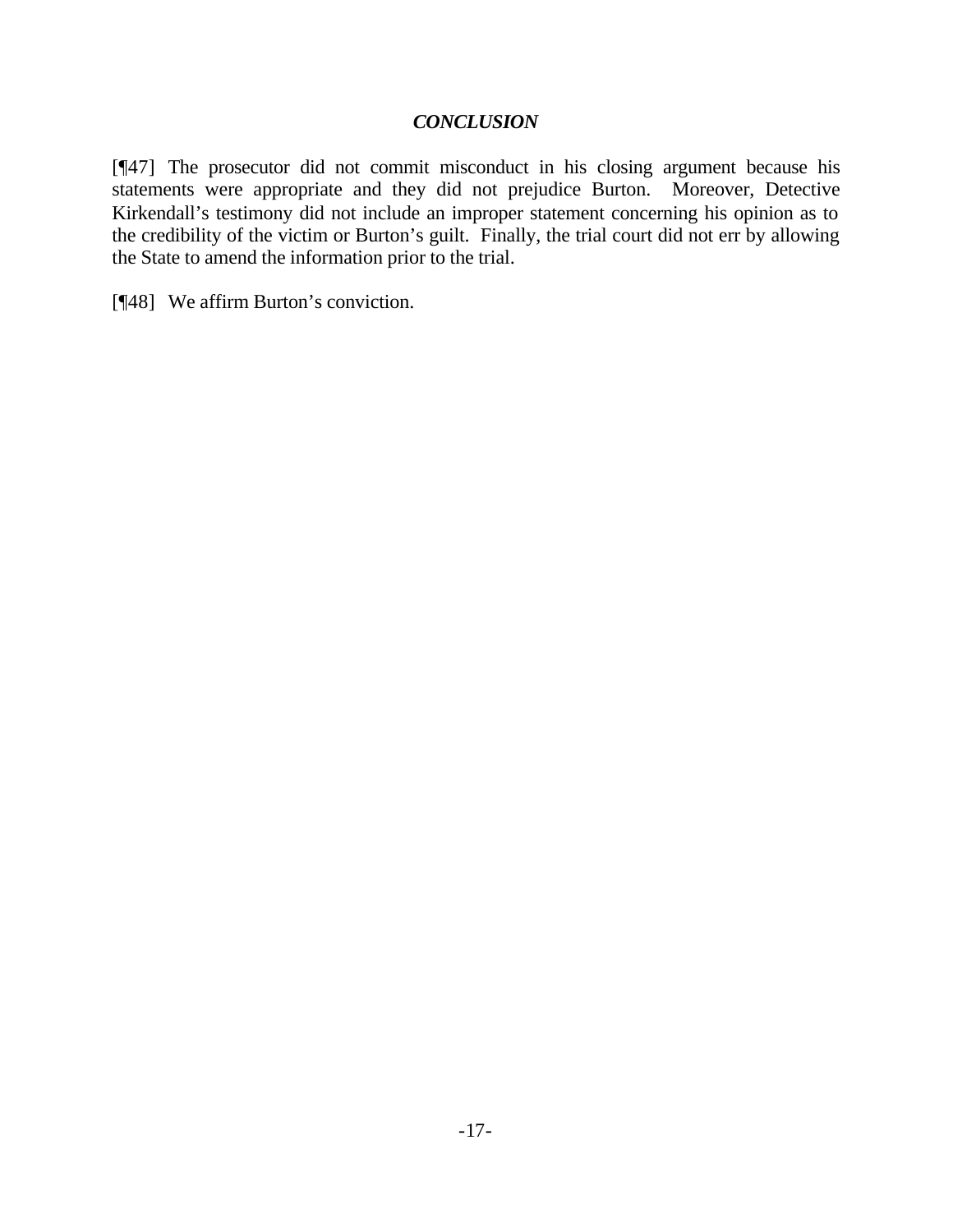#### **VOIGT, Justice, dissenting, with which GOLDEN, Justice, joins.**

[¶49] I would reverse because the prosecutorial misconduct in closing argument was simply too egregious and too filled with potential prejudice to allow this conviction to stand. While I agree with the majority's recitation of the standard of review, I would reach a different result through its application. The prosecutorial misconduct in this case created a substantial risk of miscarriage of justice.

[¶50] We have repeatedly recognized the "'great latitude'" allowed counsel in closing argument. *Helm v. State*, 1 P.3d 635, 639 (Wyo. 2000) (*quoting Montoya v. State*, 971 P.2d 134, 136 (Wyo. 1998)). At the same time, we have cautioned that argument must be kept within the evidence, and that "'[s]tatements calculated to inflame, prejudice or mislead the jury are not permitted.'" *Helm*, 1 P.3d at 639-40 (*quoting Montoya*, 971 P.2d at 136). And while prosecutors are no more limited in closing than are defense counsel, prosecutors have the additional duty to seek justice, not just to seek a conviction. *Browder v. State*, 639 P.2d 889, 893 (Wyo. 1982). In particular, a prosecutor may not appeal to the jury's sense of duty to help law enforcement by convicting the defendant nor may he appeal to the jury's passion and prejudice. *Gayler v. State*, 957 P.2d 855, 861 (Wyo. 1998). A prosecutor's closing argument must not inject issues into the trial that are broader than the guilt or innocence of the accused under the controlling law, thereby diverting the jury from its duty to decide the case on the evidence. *Jeschke v. State*, 642 P.2d 1298, 1302 (Wyo. 1982). A prosecutor "is not allowed to urge the jury to convict an accused on any basis other than that the evidence shows guilt beyond a reasonable doubt." *Gayler*, 957 P.2d at 861.

[¶51] The central theme of these admonitions is that closing arguments must be premised upon the evidence. *McLaughlin v. State*, 780 P.2d 964, 970 (Wyo. 1989) (*quoting Schmunk v. State*, 714 P.2d 724, 742 (Wyo. 1986)). The purpose of closing argument is to allow counsel to review the evidence and to suggest to the jury reasonable inferences that can be drawn from that evidence. *McLaughlin*, 780 P.2d at 970 (*quoting Schmunk*, 714 P.2d at 742); *Leiker v. State*, 994 P.2d 917, 919 (Wyo. 1999).

[¶52] Despite these clear principles of law, the prosecutor in the instant case began his closing argument with the following statements:

> Ladies and gentlemen, the State understands that we have just introduced to you a completely and – hopefully, an unknown world that's going on out there right here in our community. It's the drug world.

> You heard a lot of testimony about these young kids and the behavior that they were involved with. But ask yourself, ladies and gentlemen, would they ever get the opportunity to be doing these kinds of things if not for the likes of the Juan Burtons of the world?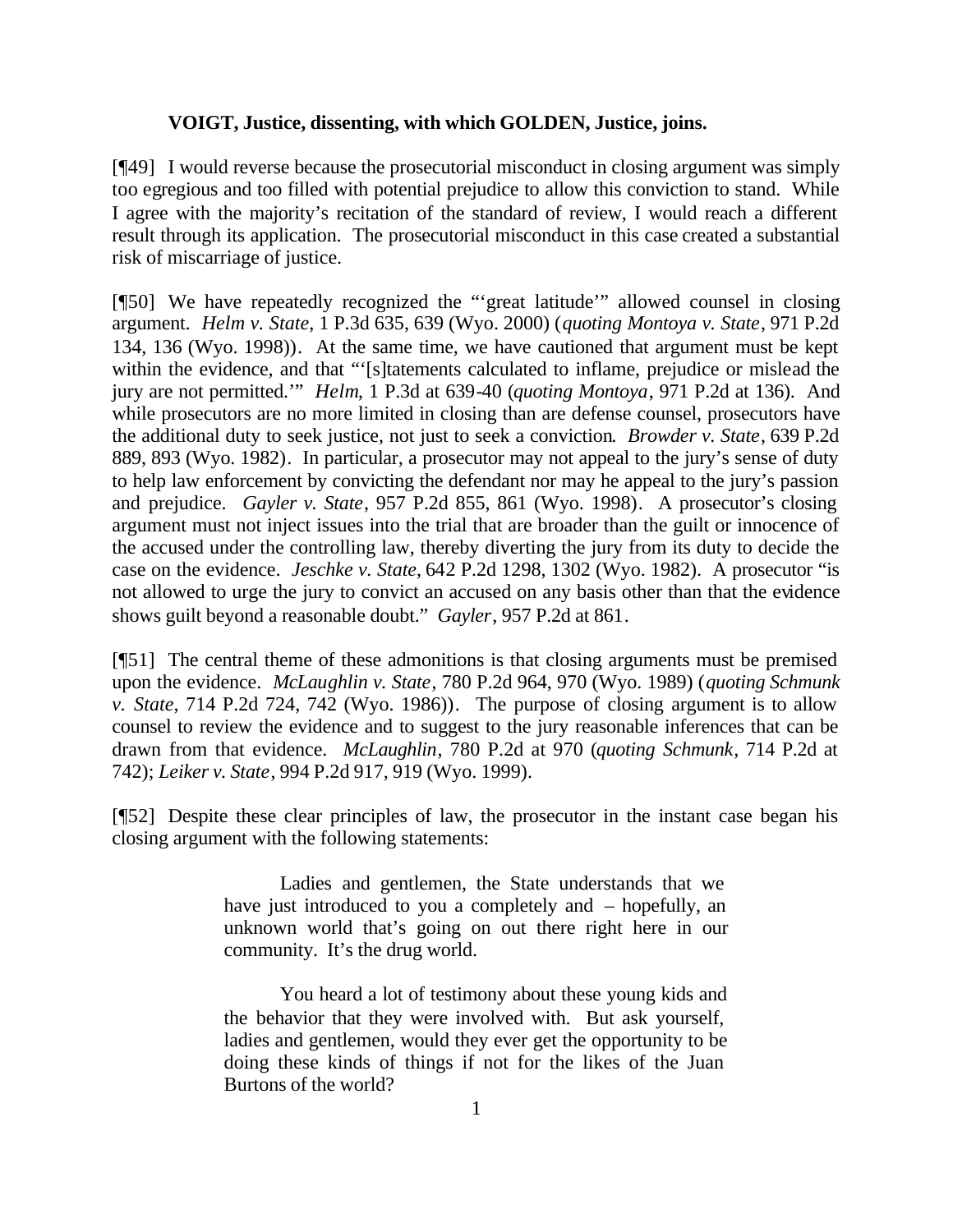[¶53] This argument was a direct invitation to the jury to convict the appellant, not because the elements of the crimes had been proved, but because the community needed to be protected from people like the appellant. The impropriety of this argument was then magnified when, shortly thereafter, the prosecutor added the following equally troublesome statement:

> Now, I know you're probably thinking right now, well, the defendant is not on trial for furnishing drugs to these minors and to these kids. But it has a lot to say about his character. Character has a lot to say about what a person — what a man will try and not try to get away with.

[¶54] W.R.E. 404(a) provides that "[e]vidence of a person's character or a trait of his character is not admissible for the purpose of proving that he acted in conformity therewith on a particular occasion[.]" The purpose of this rule is to prevent the jury from convicting a defendant based on the assumption that he must have acted in conformity with his "'bad character,'" rather than on proof of the elements of the crime. *Solis v. State*, 981 P.2d 28, 30 (Wyo. 1999) (*quoting Brown v. State*, 953 P.2d 1170, 1175-76 (Wyo. 1998)). Character evidence is only admissible if it falls within one of the exceptions found in W.R.E. 404—that is, if it tends to prove something other than propensity to commit the charged crime—and if its relevancy outweighs the risk of prejudice. *Solis*, 981 P.2d at 30 (*quoting Brown*, 953 P.2d at 1175-76). Surely, what a prosecutor cannot accomplish with the introduction of evidence, he cannot accomplish through closing argument.

[¶55] The charged crimes in this case were first-degree sexual assault and indecent liberties with a minor. While the prosecutor had the right to alert the jury to proper inferences that could be drawn from the circumstances surrounding the alleged crimes, including the temporally related drug activities of the defendant and the victim, he did not have the right to ask the jury to convict the appellant (1) to help eradicate the "drug world," or (2) because of the appellant's character. In the context of the prosecutor's entire closing argument, especially including the other portions of that closing argument quoted in the majority opinion, I would conclude that this was an attempt to convict the appellant for reasons other than commission of the charged crimes.

[¶56] Finally, I would reverse because there is a reasonable possibility that the verdict may have been more favorable to the appellant had these improper arguments not been made. *See Gayler*, 957 P.2d at 862 and *Browder*, 639 P.2d at 895. There was no physical evidence of the alleged crimes and the testimony varied greatly from one witness to the next. The jury found the appellant not guilty of first-degree sexual assault, but guilty of indecent liberties with a minor. While such a verdict is not necessarily inconsistent, it raises a red flag in the instant case because of the prosecutor's tendency in closing argument to blur the line between indecent liberties and providing drugs to minors.